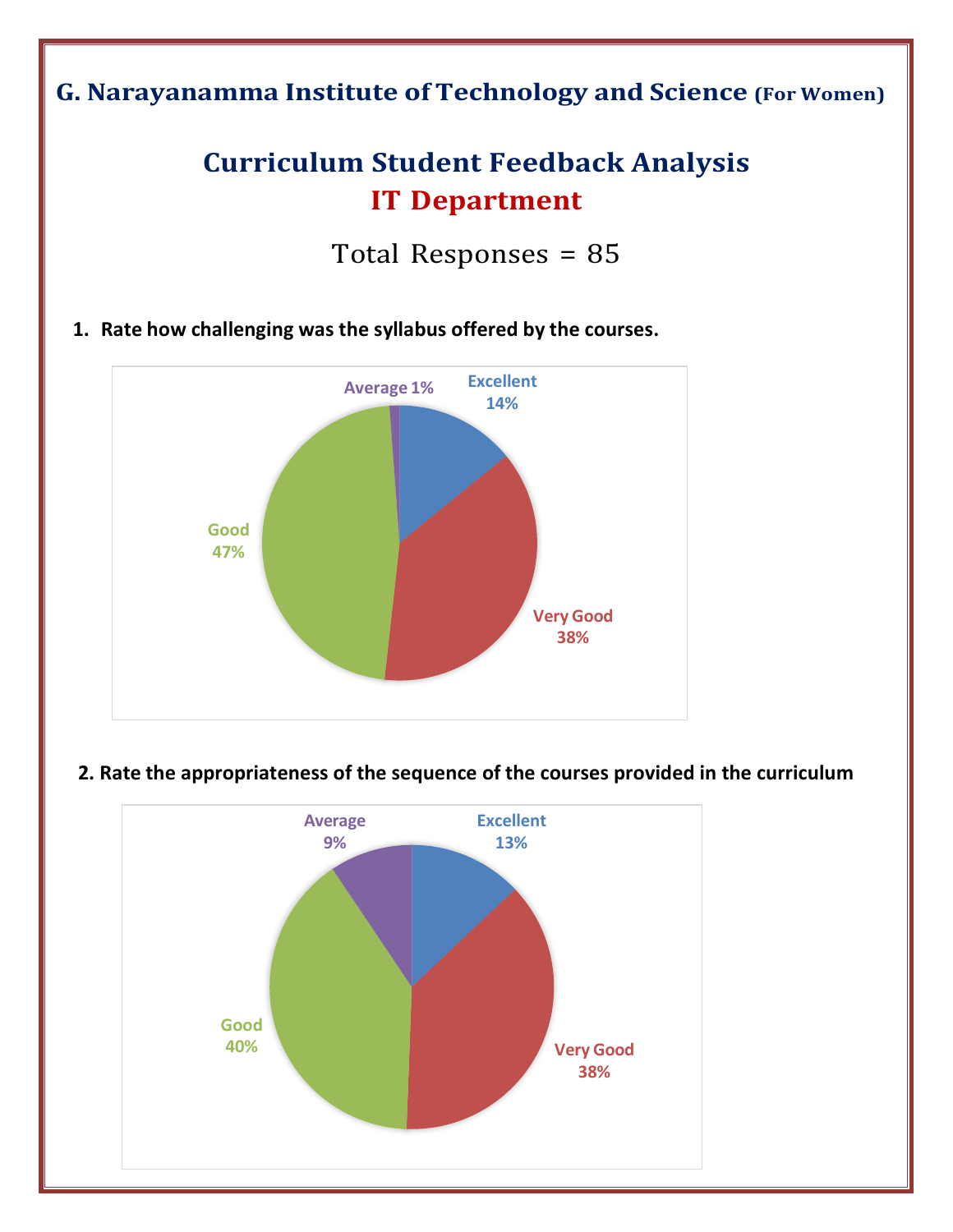**3. Rate the depth of the syllabus of the courses in relation to the competencies expected by industry/current global scenario**



## **4. Rate the sequence of the units/modules in the courses.**

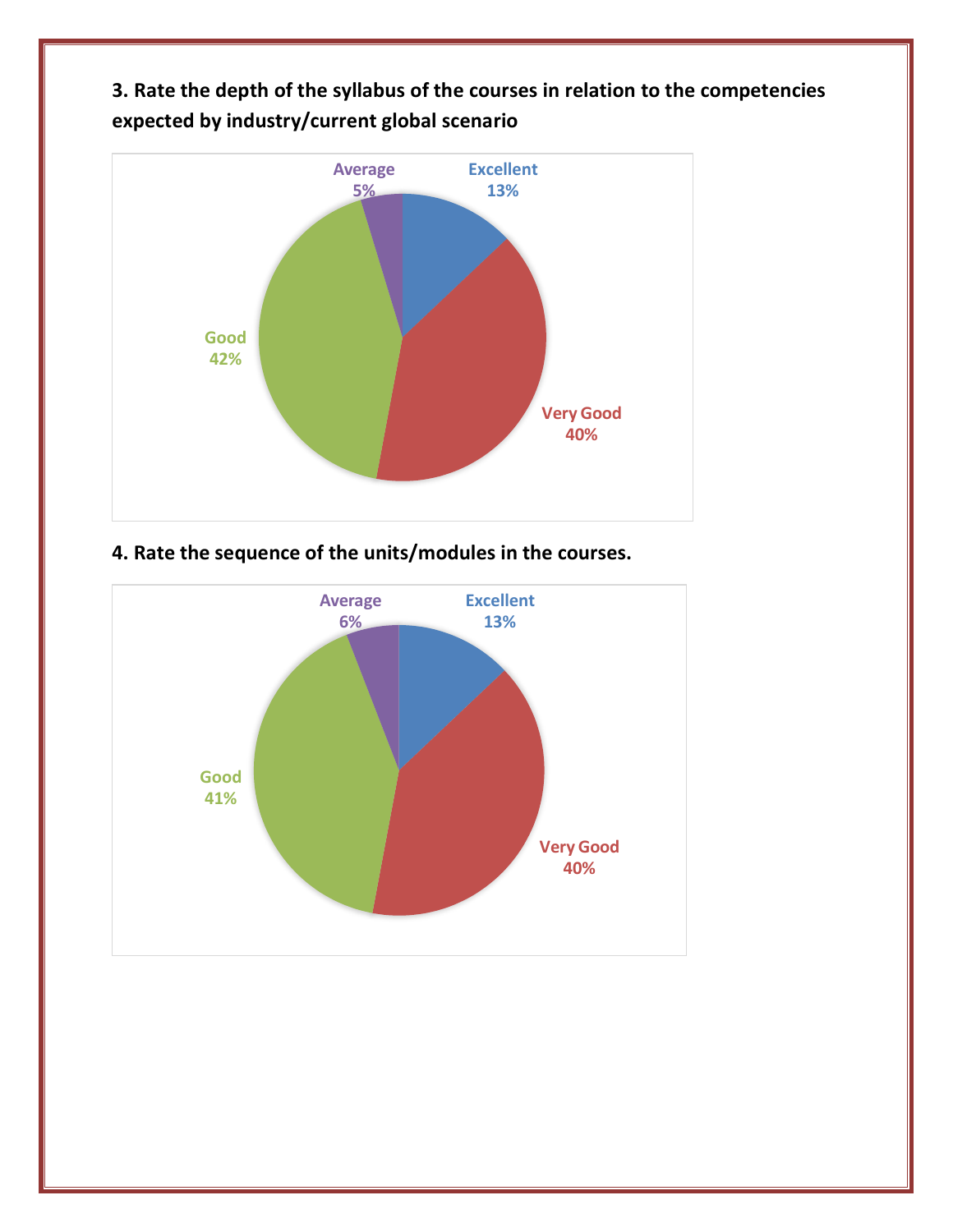**5. Rate the adequateness of the textbooks and reference books mentioned for the course.**



### **6. Rate the offering of electives in relation to technology advancements.**

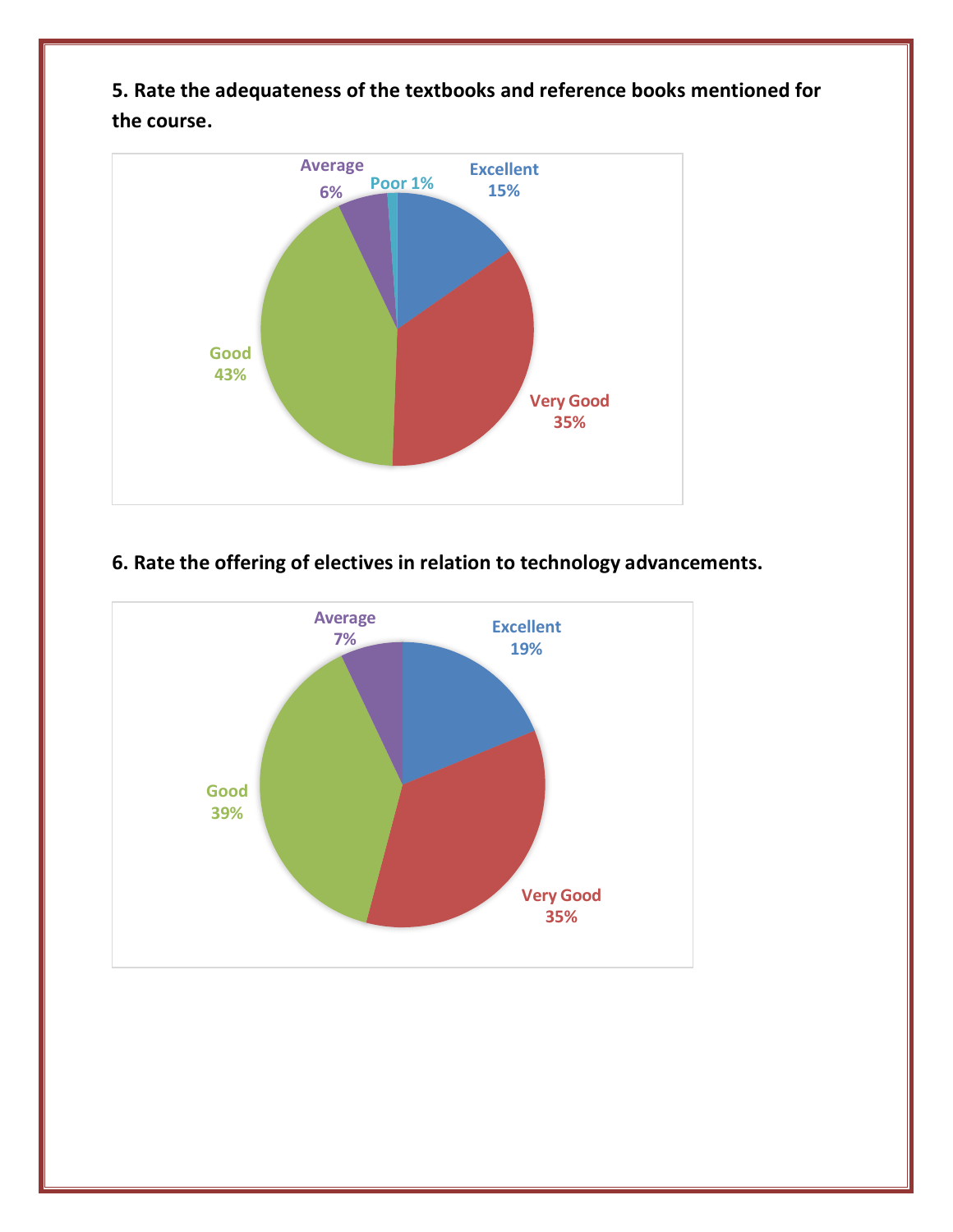

**7. Rate the design of the courses in terms of extra learning or self-learning.**

**8. Rate the flexibility in choosing the electives in relation to technology advancements.**